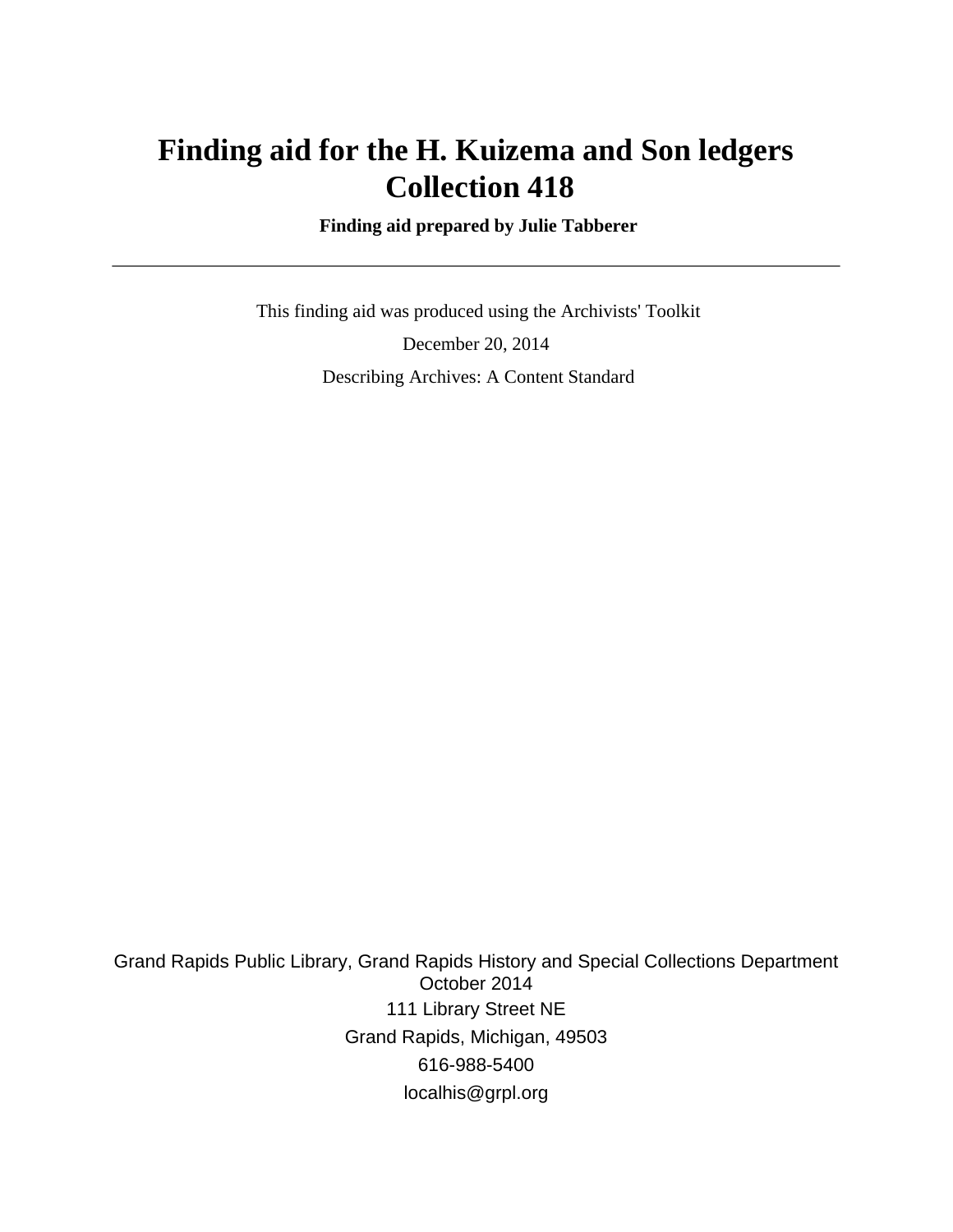## **Table of Contents**

l,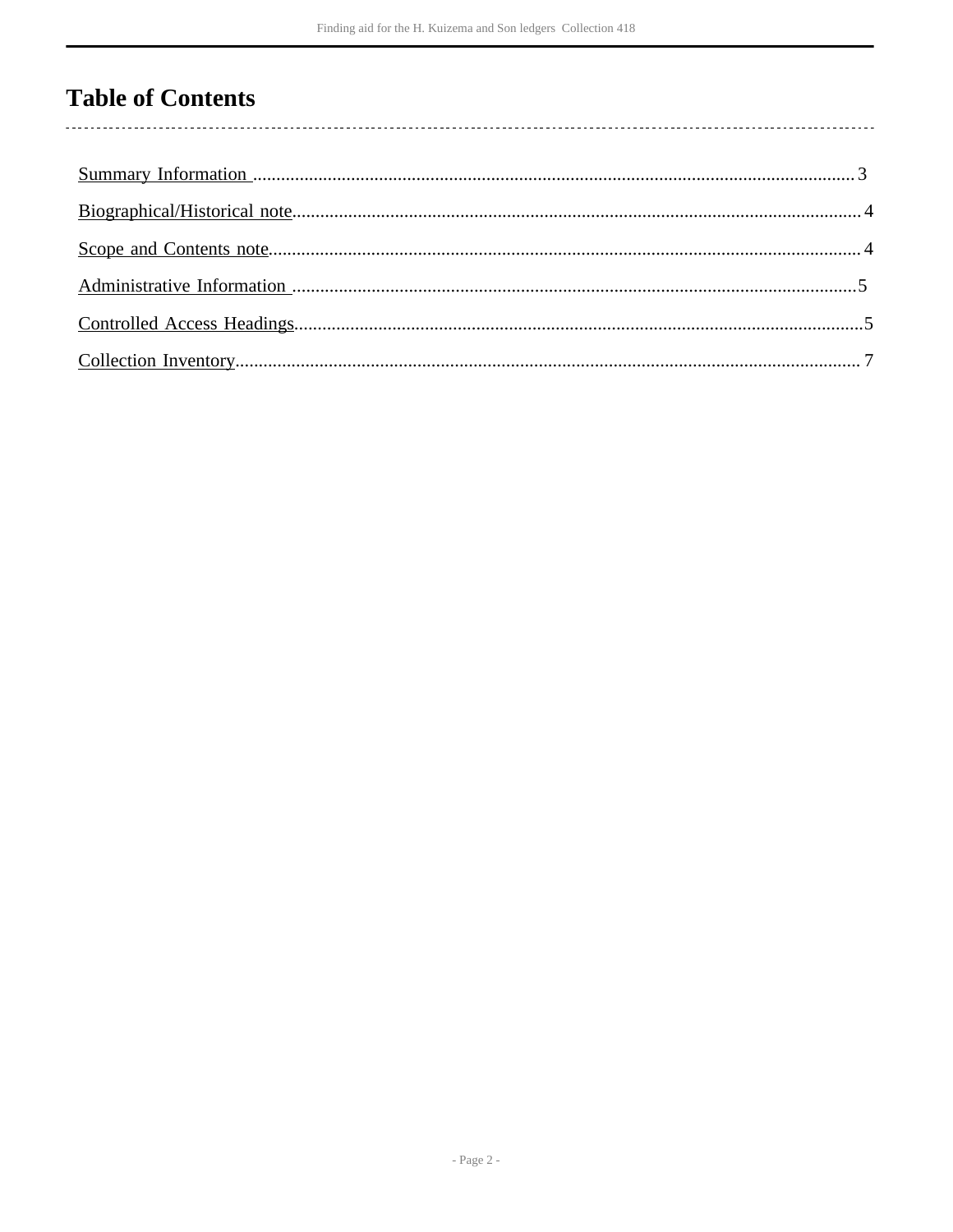# <span id="page-2-0"></span>**Summary Information**

...................................

| <b>Repository</b> | Grand Rapids Public Library, Grand Rapids History and Special<br><b>Collections Department</b>                                                                                                                                                                                                                                                                                                                                                                                                                                                                                                                                                                                                                                                                                                                                                                                                                                                                   |  |
|-------------------|------------------------------------------------------------------------------------------------------------------------------------------------------------------------------------------------------------------------------------------------------------------------------------------------------------------------------------------------------------------------------------------------------------------------------------------------------------------------------------------------------------------------------------------------------------------------------------------------------------------------------------------------------------------------------------------------------------------------------------------------------------------------------------------------------------------------------------------------------------------------------------------------------------------------------------------------------------------|--|
| <b>Creator</b>    | Kuizema, Harm, 1852-1939                                                                                                                                                                                                                                                                                                                                                                                                                                                                                                                                                                                                                                                                                                                                                                                                                                                                                                                                         |  |
| <b>Creator</b>    | Kuizema, Henry, 1892-1991                                                                                                                                                                                                                                                                                                                                                                                                                                                                                                                                                                                                                                                                                                                                                                                                                                                                                                                                        |  |
| <b>Title</b>      | H. Kuizema and Son ledgers                                                                                                                                                                                                                                                                                                                                                                                                                                                                                                                                                                                                                                                                                                                                                                                                                                                                                                                                       |  |
| Date [inclusive]  | 1905-1927                                                                                                                                                                                                                                                                                                                                                                                                                                                                                                                                                                                                                                                                                                                                                                                                                                                                                                                                                        |  |
| <b>Extent</b>     | 0.3 Linear feet                                                                                                                                                                                                                                                                                                                                                                                                                                                                                                                                                                                                                                                                                                                                                                                                                                                                                                                                                  |  |
| Language          | English                                                                                                                                                                                                                                                                                                                                                                                                                                                                                                                                                                                                                                                                                                                                                                                                                                                                                                                                                          |  |
| <b>Abstract</b>   | Kuizema Hardware was a family owned and operated hardware store in<br>Grand Rapids, Michigan for three generations. Opened in 1905, it was<br>run by Harm Kuizenga (1852-1939), Henry Kuizema (1892-1991) and<br>Harold Kuizema. In approximately 1989, majority ownership was sold<br>to an employee, Jack Huizinga. The store closed in 1999, after operating<br>for 94 years. This small collection consists of two financial ledgers from<br>the store, covering the years 1905 through 1927. The ledgers note receipts<br>and expenses, with brief notes given for expenses in many of the years.<br>The ledgers show the financial life of a small business and the owner's<br>household over a period of 22 years. They could be used to examine the<br>types of purchases made, to study the beginning of a successful small<br>business in the early 1900s or to examine how economic conditions such<br>as the Great Depression affected local stores. |  |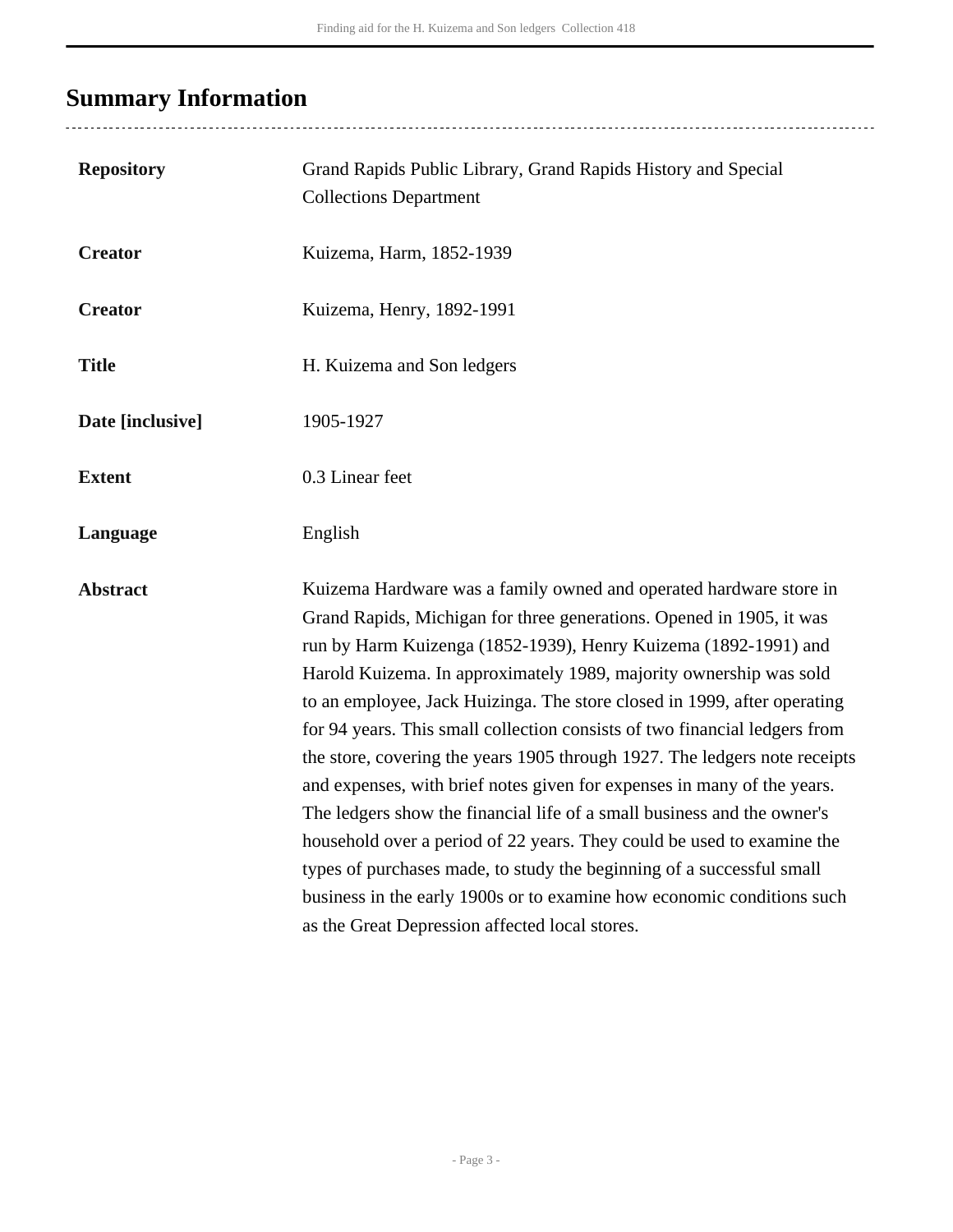## <span id="page-3-0"></span>**Biographical/Historical note**

Kuizema Hardware was a family owned and operated business for three generations. Opened in 1905, it was run by Harm Kuizenga (1852-1939), Henry Kuizema (1892-1991) and Harold Kuizema. In approximately 1989, majority ownership was sold to an employee, Jack Huizinga. The store closed in 1999, after operating for 94 years.

Harm Kuizenga and his family immigrated to Grand Rapids from the Netherlands in 1881. After working as a hardware wholesaler, Harm opened his own store in 1905, with the help of his son, Henry, then 13 years-old. Harm and Henry ran the store together into the 1930s. Henry's son, Harold, joined the family business in 1950, after serving in World War II and attending college.

For the first couple of years, the store was located at the corner of Kalamazoo Avenue and Hall Street. They quickly moved to a larger location at 805 Oakdale Avenue SE (formerly 1269 Oakdale) in 1907. The store remained at the Oakdale location until it closed.

According to a Grand Rapids Press article (1989), a ledger was kept in the back of the store that showed receipts (\$4.50) from the first day of business. That ledger is included in this collection.

#### **Sources:**

Roelofs, T. (1989, January 15). True Value. Grand Rapids Press, Wonderland (3).

Grand Rapids Press. (1991, June 13). Hardware store owner, Henry Kuizema, dies at 98.

Radigan, M. (1993, April 4). Hardware hardball: little guys stick to nuts-and-bolts as big players move in. Grand Rapids Press (E1).

Kirkbride, K. (1999, October 23). Changing times: hardware store throws in trowel - a sign of the times. Grand Rapids Press (A1).

## <span id="page-3-1"></span>**Scope and Contents note**

This small collection consists of two financial ledgers from H. Kuizema and Sons hardware store. The ledgers cover the years 1905 through 1927. The ledgers note receipts on the left-hand page, with expenses on the right-hand page. The receipts appear to consist of the total amount received by the store each business day. No notations are given. The expenses are separated into house and business expenses. These are sometimes indicated by notations, sometimes by separate columns. In the first ledger (1905-1911), brief notations are given indicating what each expense is (church, Board of Trade, cigars, whips, interest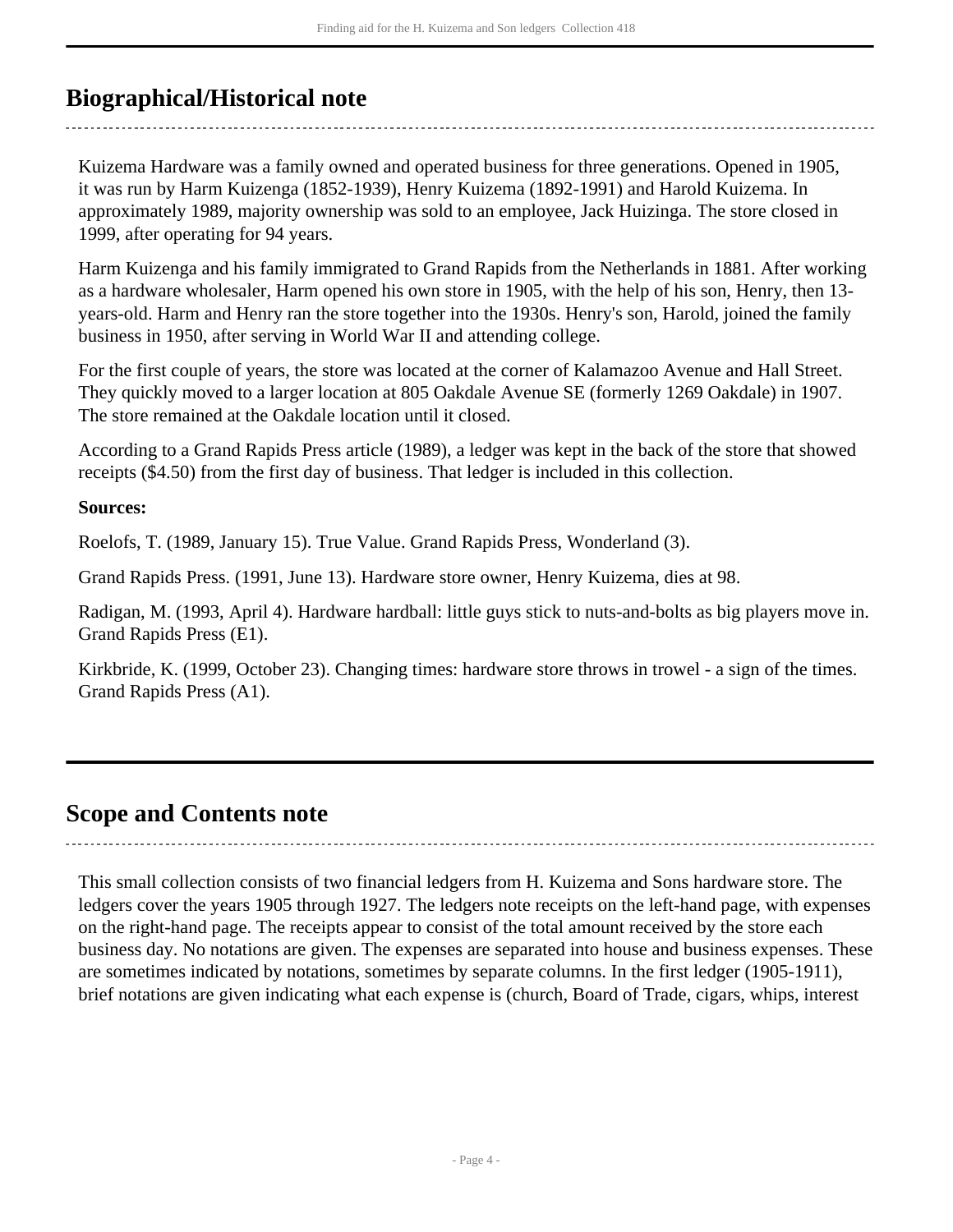on house, lamp glass, etc.). Occasionally, a yearly summary of receipts and expenses by month is given. Some of these are found in the loose material.

The ledgers show the financial life of a small business and the owner's household over a period of 22 years. They could be used to examine the types of purchases made (in the first ledger), to study the beginning of a successful small business in the early 1900s or to examine how economic conditions such as the Great Depression affected local stores.

## <span id="page-4-0"></span>**Administrative Information**

#### **Publication Information**

Grand Rapids Public Library, Grand Rapids History and Special Collections Department October 2014

#### **Immediate Source of Acquisition note**

Harold Kuizema, accession number 1990.020

### <span id="page-4-1"></span>**Controlled Access Headings**

#### **Genre(s)**

• business records

#### **Geographic Name(s)**

• Grand Rapids (Mich.) -- History -- 20th Century

#### **Personal Name(s)**

• Kuizema, Harold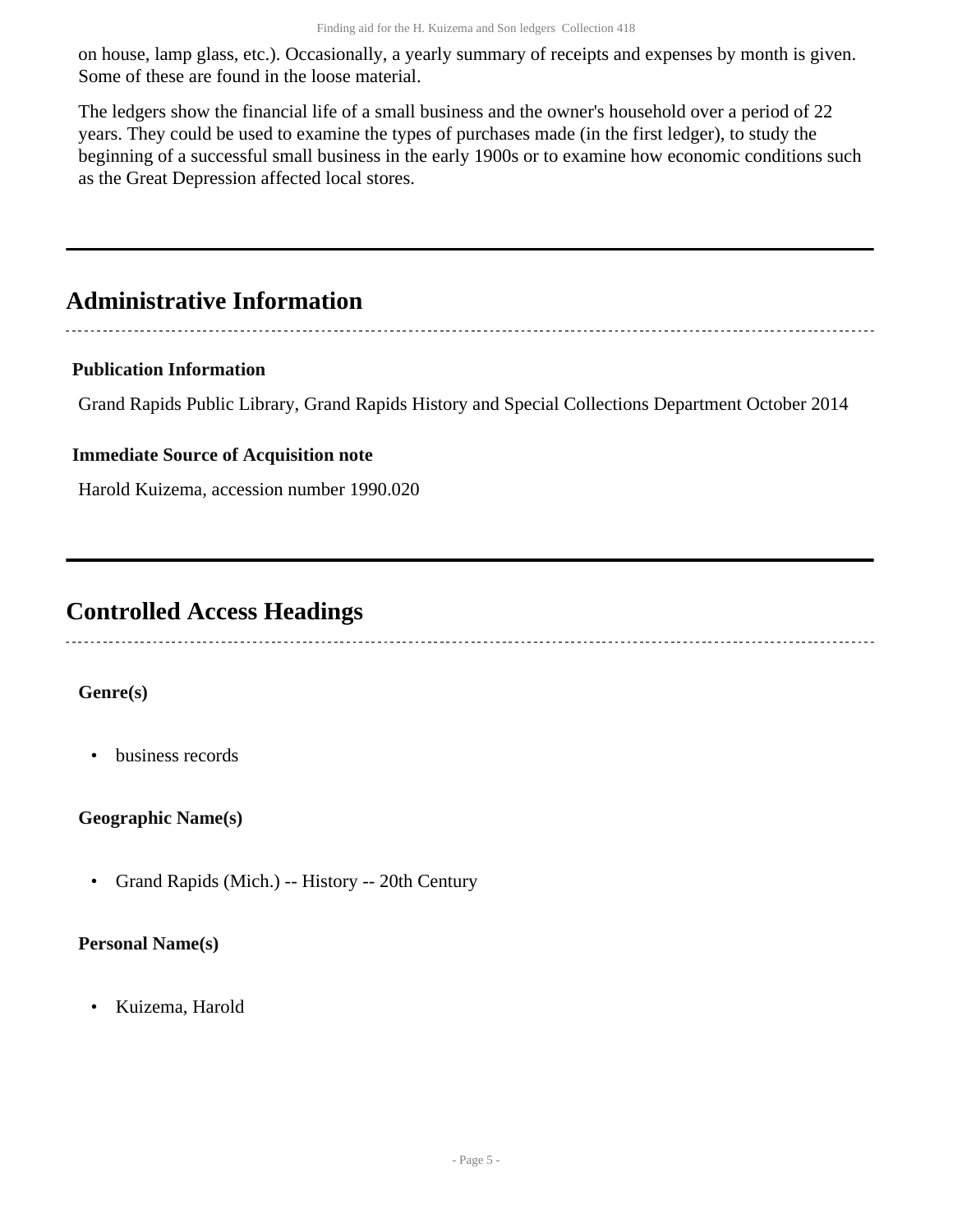### **Subject(s)**

- Business records -- Michigan -- Grand Rapids<br>• Hardware stores -- Michigan -- Grand Rapids
- Hardware stores -- Michigan -- Grand Rapids